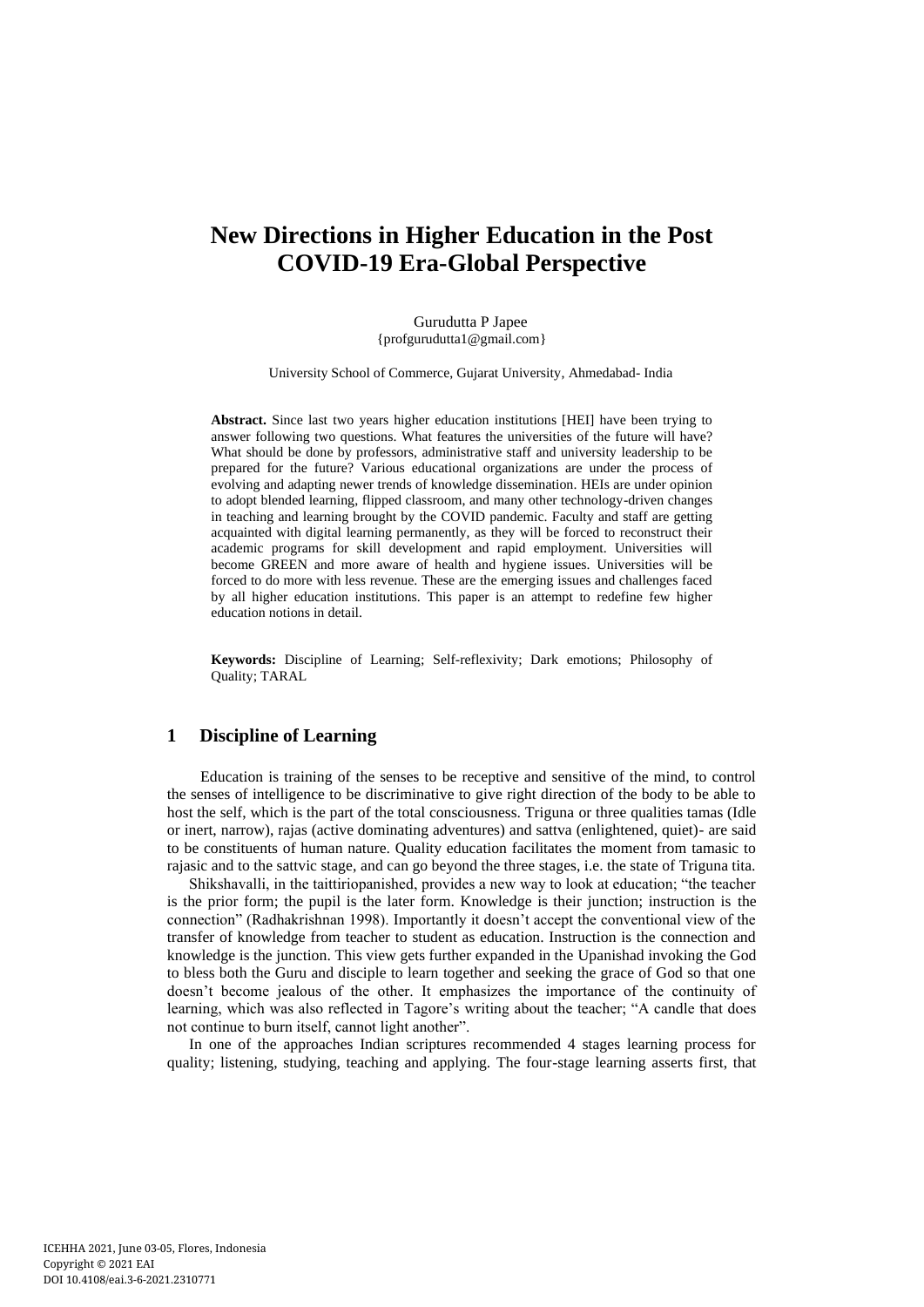any one source is not enough. It also offers a taxonomy of learning; as one move from listening to application, it is non-hierarchical, there is complementarity and it is non-exclusive. The multi-channel learning paradigm was also professed in the hastanasatak of the great epic Mahabharata; "a quarter of the learning accrues each from the teacher, self-study and talent, interaction with peers, and rest with time through experience." Following image depicts how taxonomy of educatedness works (Mukhopadhyay, M).



**Fig 1.** Taxonomy of educatedness

The existing education systems which are or will be no longer relevant and beneficial in the forthcoming years, therefore will have to establish and develop newer systems or department of learning (Discipline of learning) wherein, first to unlearn the prevailing knowledge which is no more effective in present situations, which are simply mimeses and pseudo knowledge and learn the innovative notions to attain sustainable education organization

## **2 Role of Teachers**

Becoming a teacher is a hard task and to be a teacher is still harder. Role of teacher has become more challenging now a days. In many higher education institutions teachers are paid on the basis of their performance while in many institutions they are awarded and rewarded with their outstanding contribution in research, teaching and learning, innovation and social outreach activities. Effective and efficient teacher in the digital age is even more complicated as it is not only demanding domain specific knowledge but also the knowledge of information technology and electronic evidence management.

What do I need to know? What have my students learn? What is the best way to teach students? How do I create and maintain an effective learning environment? How can I organize and facilitate collaborative learning? What new learning networks I can join? What will I teach? What are the current trends in Research? Where do I publish my research papers? What are the resources available? and how can I maintain the relationship with past students and play role of advisor for them? Such questions are very common now a days in teaching fraternity.

This paper is developed to help teachers and higher education institutions. It is intended to help teachers and management to evaluate their performance on yearly basis. TARAL is the manual designed for higher education teachers to evaluate their performance in particular academic year.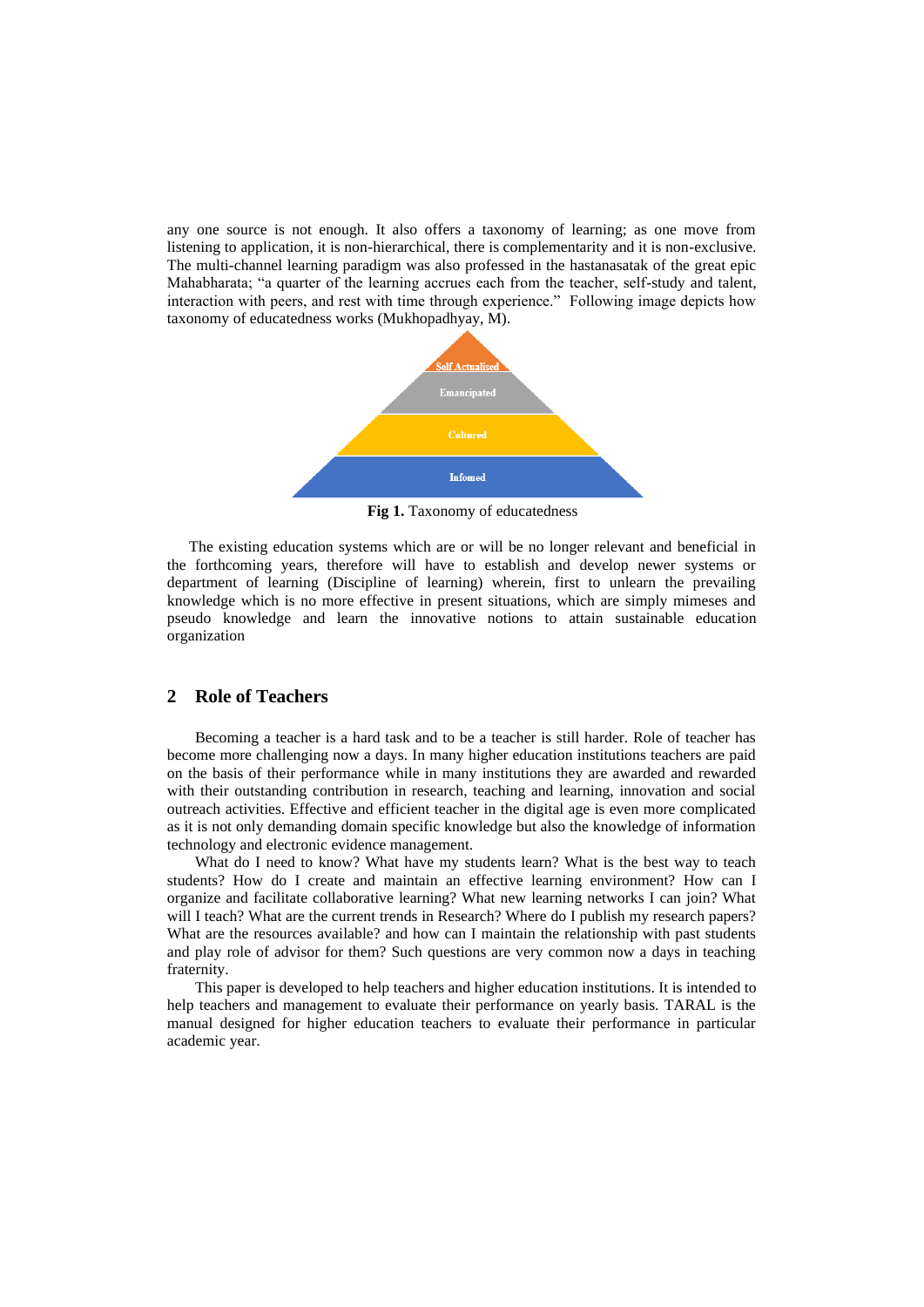

In earlier 1990's teachers had the monopoly of knowledge where they used to engage class and deliver the knowledge. Today knowledge is not the monopoly of teachers. Students get knowledge from millions of online resources available on websites. Teachers are no longer a sage on stage, teachers should enhance the quality of teaching and learning through digitization. The role of teachers is now limited to facilitation, to facilitate how students should get the right knowledge, how they should synthesis the knowledge from various resources. Students are not consumer of knowledge they are now producer of knowledge too. Teachers in coming era should focus on TPACK model for teaching and learning purpose. Following figure depicts TPACK Model.



**Fig 3.** TPACK Model (Source: image ©2012 by tpack.org)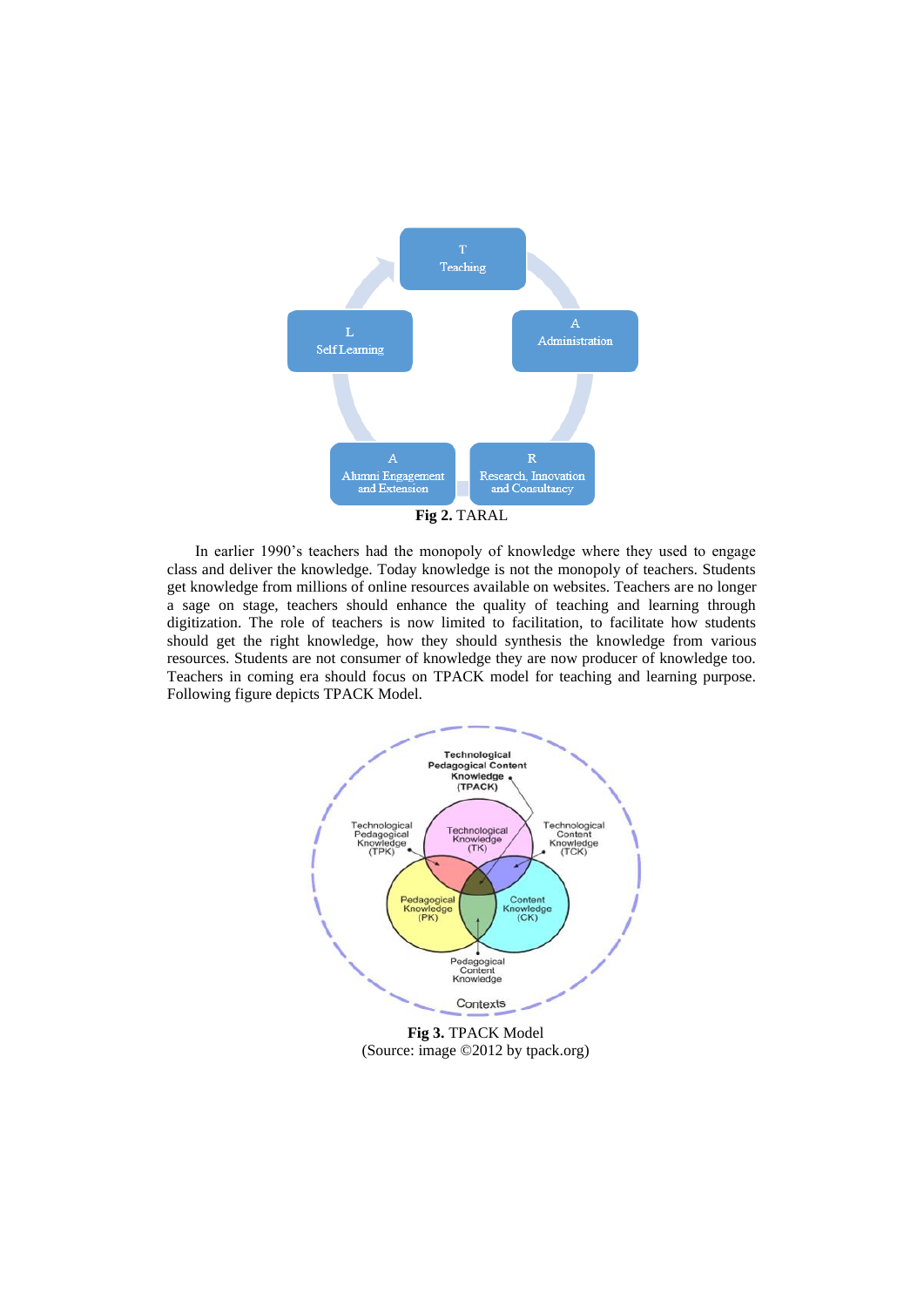## **3 Redefining Quality**

Functional Quality is what quality does. As important as quality is, there's little agreement on its definition. Perhaps the foremost useful business definition of quality is "fit for the purpose". This definition evolved in quality management circles. It is useful because it is applicable to any process, service, or product. However, Quality is usually measured in terms of performance to requirements. This definition is right for quality assurance teams that require validating processes, systems, services, and merchandising quality. Quality is compliance to best known standards, processes, and specifications. Quality may be a satisfying experience.

#### **3.1 The Origins of Quality**

In 45 B.C., the Roman statesman and philosopher Cicero created the Latin term qualities in his introduction to Greek philosophy. Today, it's a word used frequently in many languages, but to the Greeks, it had been a technical philosophical word. The term goes back to a linguistic innovation by Plato in his dialogue Theaetetus where Socrates asks the question "What is knowledge?"

Socrates started his quest to seek out what knowledge is by taking over the lurking trap of the relativists, Protagoras and Heraclitus. Both meant that the world was in constant flux which the sole thing we could know was the experiences we get through our perceptions, or as Protagoras formulated it:

"Man is the measure of all things."

That was not the view of Plato. The short section where Plato introduces "quality" isn't that easy to interpret, he established the term quality as something that describes persistent characteristics of our reality that exists in and by itself, that aren't reducible to something else. Whiteness, for instance, exists as a character in itself.

This is considerably the view that Plato's great pupil Aristotle also held. In his book on logic, Organon, he develops the concept of ten different categories we use to explain the world once we make propositions. The foremost important of the categories is that the substance, which in some way is that the more famous Plato "idea" embedded actually. The substance of a chair is what makes it a chair, regardless of what other categories you'll express about it.

Objects even have other characteristics, for instance, an object is often during a place, or it is often moving. Another aspect of an object also can be measured, for instance, its height, which he calls the quantitative category. However, an object also has qualities.

"By 'quality' I mean that in virtue of which individuals are said to be such and such," writes Plato.

"The body is named white because it contains whiteness."

Thrust for quality is a civilizational phenomenon, wherein humanity aspires for qualitative change. Till 1990 quality was more associated with products, but now it has become a canopy concept. In last couple of decades quality of human services have started expanding use through the term quality. Telecom business, insurance business, banking business, aviation industry and education too, though it has ensured its commodifying use or commodification. The basic question is, which needs to be answered is what is philosophy of quality?

Asking for the quality in education is an outcome of modernity. Modernity is an archaeological construction of institution. Even an individual is also identified in the guise of archaeological construction of the institution which leads to identity crisis at both levels.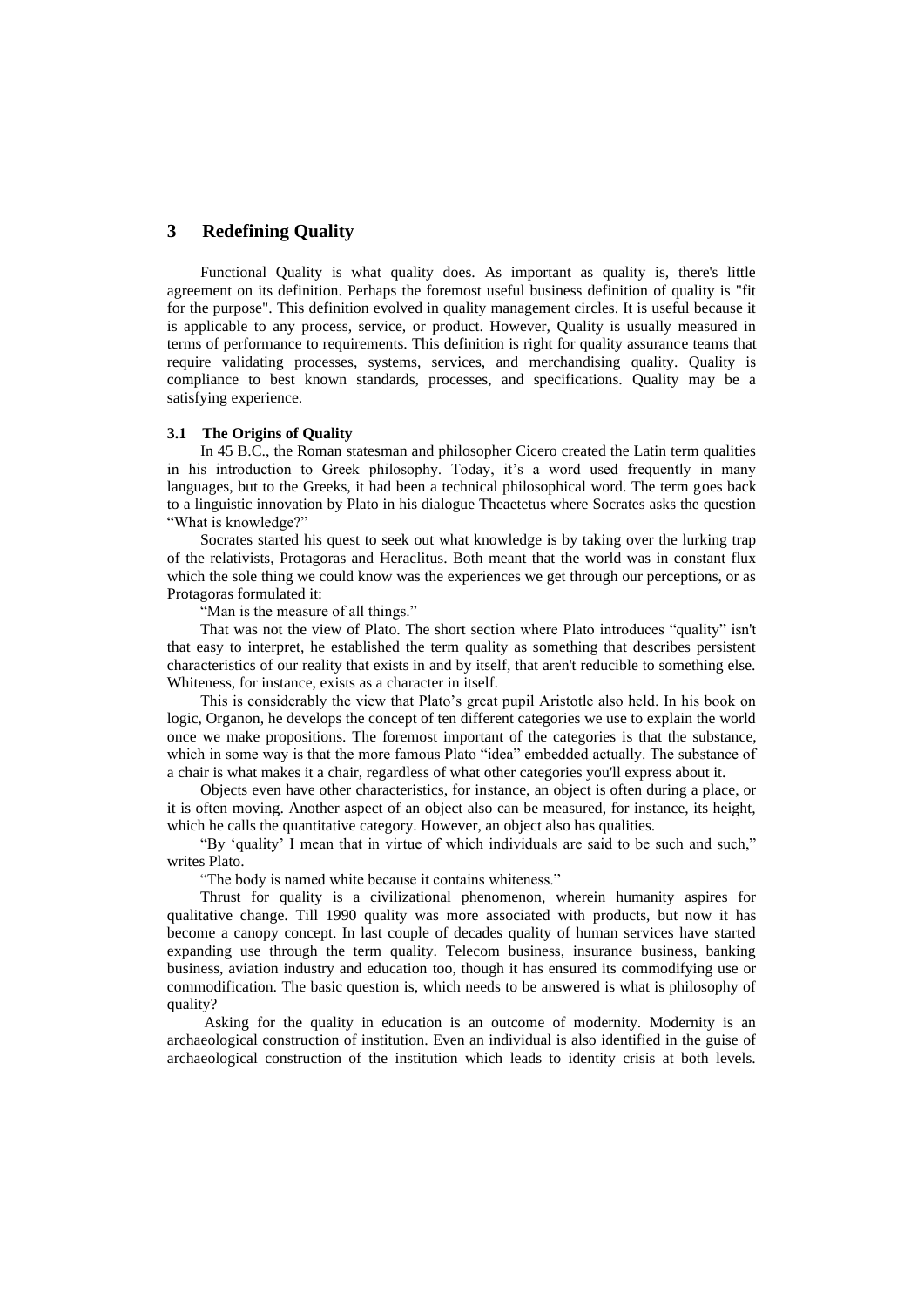Educational institutions have started using the term quality only in modern era. Institutionalization of education made quality as it is a measuring tool.

Assertion (implies understanding) and Contemplating (without contemplating it is mere data collection or quantification) about quality helps us for the functional betterment. It enriches the potential for quality enhancement, for which negotiation of presumed discourse is necessary, it entertains and dislodges the non-qualitative discourse. Quality is a forward approach. It incurs the possibilities for negotiation, without having possibilities to negotiate, discourse of quality cannot be possible. Non-negotiable discourses impede the primary condition of quality. Furthermore, discourse should not be based on the ethics of hierarchical power or committed ideological framework.

To know the philosophy of quality, we have to contemplate over it. Reflecting about quality is the basic theme of the philosophical inquiry. There are three questions to ensure quality in any sector.

- a. Can quality have gradation?
- b. Can quality be evolved?
- c. Can quality be classified or how to classify the quality?

There are two important aspects in the quality is the defining quality and analyzing the quality.

When any institution is defining quality for their product or services, they must make a rational examination of their own concept of quality. Rational inquiry is a navigating force of entire discourse about quality. Whether they are rational or not basic assumptions of the concept should be examined and to be substantiated. Whether it is valid or not, even the criteria for validation should also be examined. It is purely rational inquiry, which is context free, if it includes the context means it has plurality which is against the philosophy of quality as it is singular in approach. However, it is required to understand the nature of contextuality.

Contextual is the phenomena wherein domain or subject is one and perceptions and interpretations are different. There can be two possibilities when we discuss contextuality. Rational grounding, reasoning and substantiality are the basic assumption which are lying in the definition. Whether they are rational or not basic assumption is to be substantiated or examined, logical foundation or reasoning must be examined. Whether it is valid or invalid. Criteria of validation must be there. However, the nature of contextuality should also be understood by those who implement the quality. There are three possibilities



**Fig 4.** Three Possibilities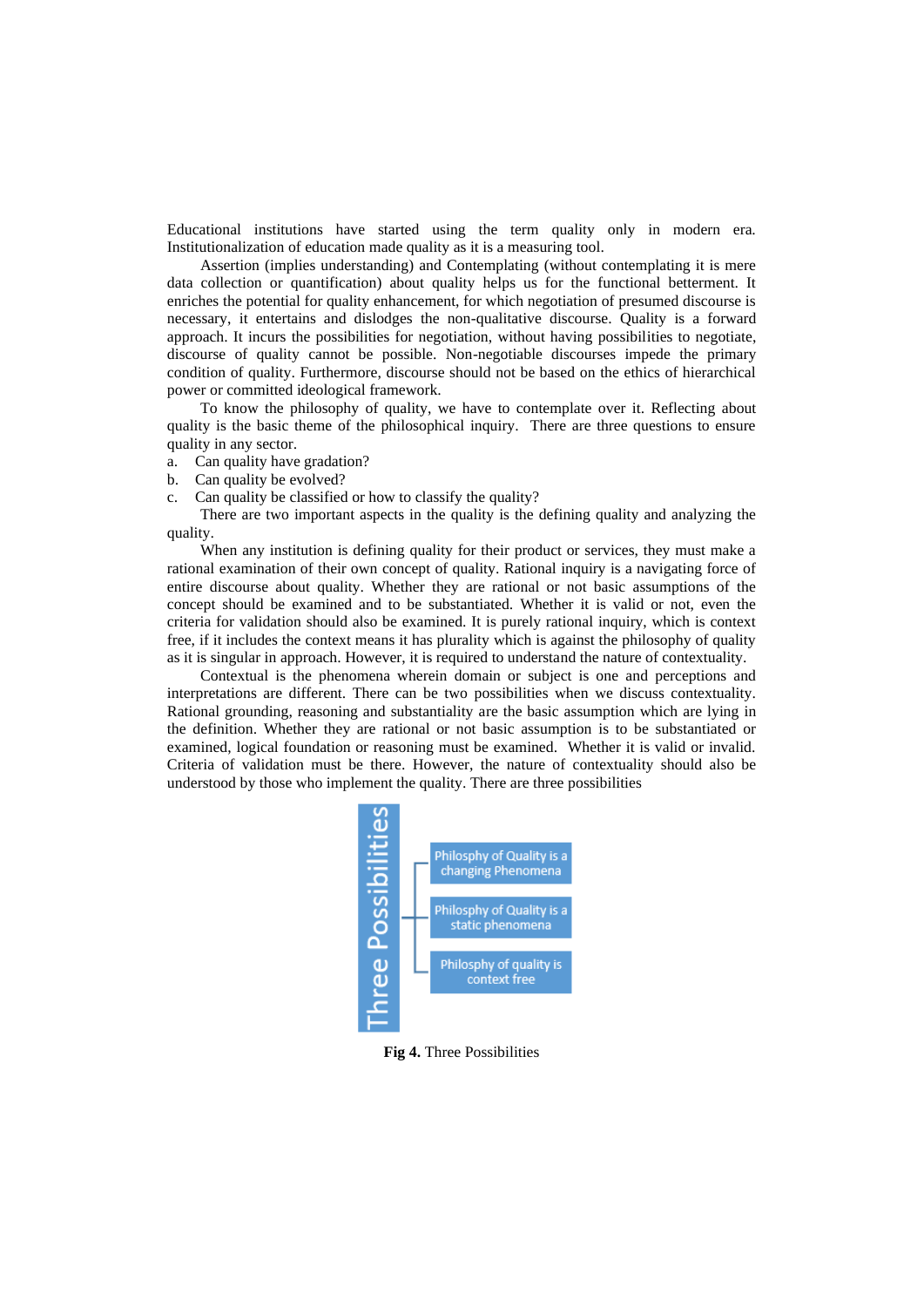When it is claimed that philosophy of quality is a changing phenomenon means it has variability, contextuality, it has an element of change. Such dynamic domain has many perceptions. To consider the quality as static phenomena are context dependent wherein one context is set as a universal concept. While the third concept wherein philosophy of quality is context free which is not based on causality. Here rational inquiry is a navigating force of the entire discourse about the quality. To make the discourse on philosophy of quality four pillars are required to be discussed first.

One it is changing phenomena and other it is static phenomena. The earlier one is dynamic and changeable which is variable context. The latter has a specific context dependence or it has a set of contexts which is the universal concept of contextuality. Philosophy of quality is related to a context free approach; and not dependent on any causality.

#### **3.2 Quality as Emergent Property:**

Quality may be viewed as an emergent property. Emergence is, in the words of Aristotle in Metaphysics, "the whole is quite the sum of its parts." Quality, then, would be the new level of experience, the mixture of the three Kantian aspects into one whole. Looking from this attitude, the thought of anything a customer buys being quality would be ludicrous. If I buy something I can afford to satisfy my needs, it doesn't in itself mean that I view the thing I bought as a top-quality product, i.e. a mixture of robustness, usefulness, and wonder.

#### **3.3 Four pillars of Quality**

What is the dialectic of philosophy of quality? Is the vital question to be answered by all institutions? To understand it, following pillars of quality must be implemented.



**Fig 5.** Four pillars of Quality

In the absence of above four pillars, quality cannot be meaningfully framed, qualitative discourse cannot be exhibited or would be possible.

#### **3.4 Rationality**

Basic element of rationality is reflexivity. (To think is to reflect)- Thinking without reflection is not possible. Reflexivity by oneself and by other are two types of reflexivity. One can examine his own premises, conclusion and its relation. Thinking is not possible without premises, through argumentative substantiation, to arrive at conclusion. First and foremost, process of thinking requires premises after which it substantiate either through evidence or through reasoning.

Evidence is needed to substantiate the premises, similarly there is another technique to substantiate premises is to give reason. Without premises thinking becomes imagination. Conclusion is decision making but when it is derived without premises the entire process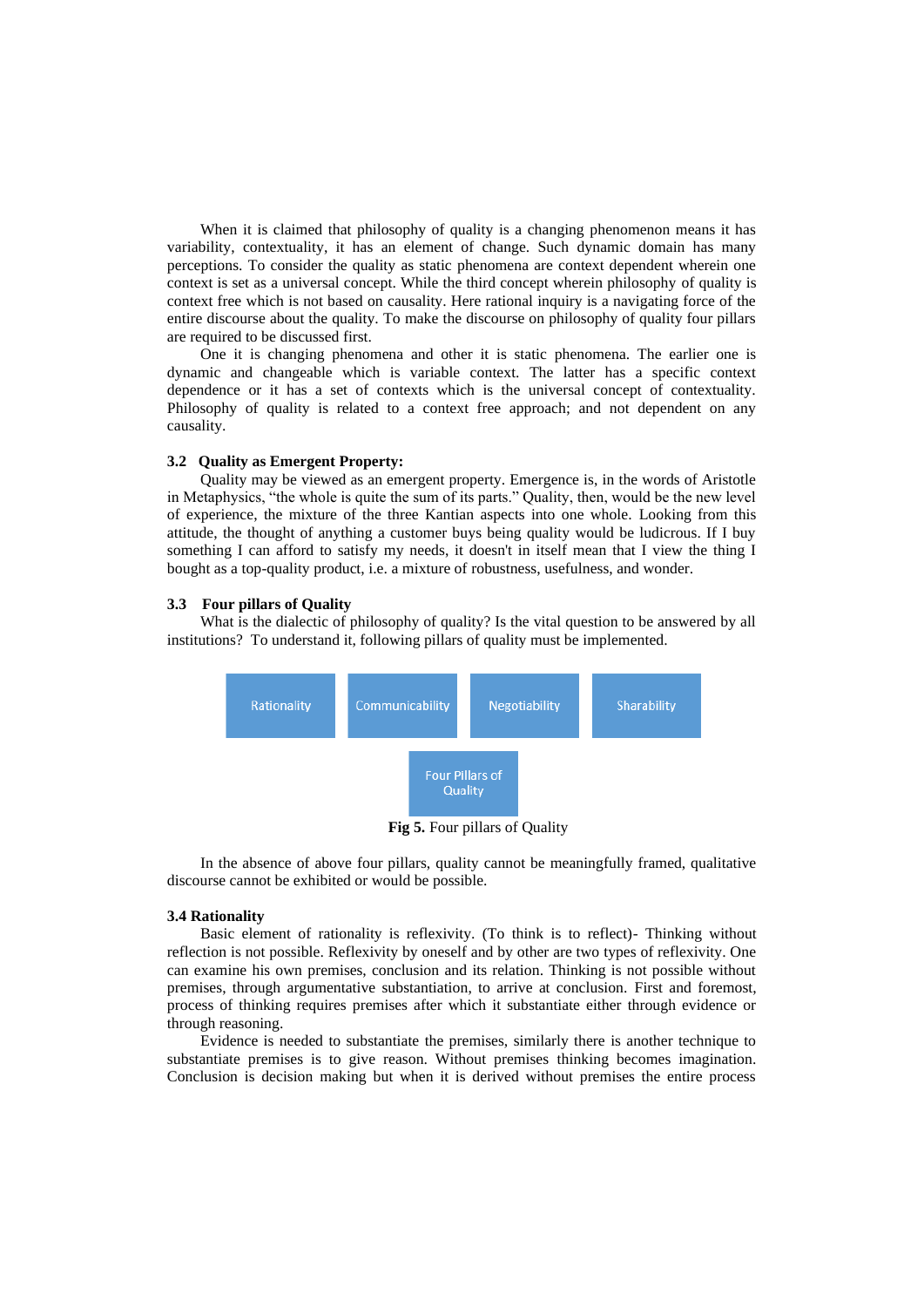becomes illogical therefore, thinking should be logical only when it has is based on premises there is a difference between thought and thinking otherwise it is mere unconnected thought process (mental activity). Rationality is a part of such thinking process. To be logical is to be rational or to be rational is to be logical.

#### **3.5 Communicability**

Communicability is a meaning sharing devise. Understanding of sign- symbol or language is required in communication and both parties involved in communication must understand when shareability of meaning is missing communicability hinders. Following diagram shows how communicability functions.



**Fig 6.** Meaning of Communicability

Apart from verbal meaning, suggestive meaning is equally important. Further, primary and secondary meaning both are important. Knowledge/ competency of language is must for proper communication which leads to quality. Competency must be cultivated. Communication is something which is apt. It needs to be explored and should be selfcultivated. It can be generated, or it can be more pertinent.

#### **3.6 Negotiability**

There is a difference between communicability and negotiability. In negotiability element of argument is included. Arguments are of two types. Argument for truth and argument for falsity. Negotiation is a search for either truth or falsity. Negotiation is an inquiry or assertion for acceptability.

#### **3.7 Shareability**

Negotiability and communicability is not possible without shareability. The quality of being sharable or the likelihood of being shared. Shareability refers to the extent to which information is shareable. Information has high shareability if it is easy to share between different individuals without loss of fidelity. Shareability theory (Freyd 1983, 1990, 1993) proposes that internal (e.g. perceptual, emotional, imagistic) information often is qualitatively different from external (e.g. spoken, written) information, and that such internal information is often not particularly shareable.

The theory further proposes that the communication process has predictable and systematic effects on the nature of the information representation such that sharing information over time causes knowledge to be re-organized into more consciously available, categorical, and discrete forms of representation.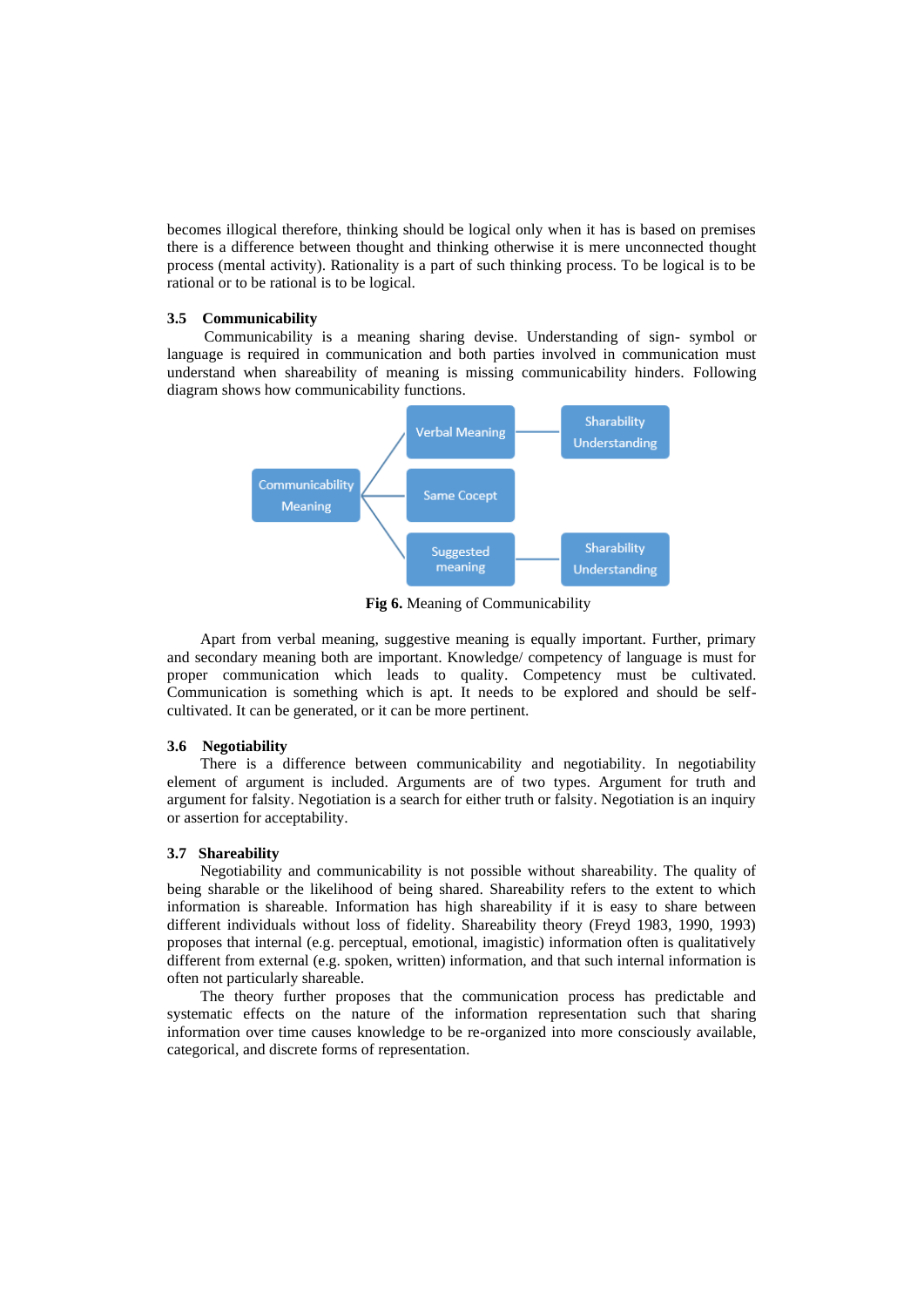#### **3.8 Philosophy of Quality in Higher Education**

System transcendence is the primary requirement in quality or for the quality to function. Domain must be reviewed from historical context and to check whether knowledge content has been improved or not. Sometimes knowledge content may fall down. It is cultivating phenomena because the entire education system is only teaching and discussing even the history is discussed in the form of chronology. How to extract knowledge from dogmatic narration and what are the types of practice performed for it are the basic questions to be asked to the academy of higher education institutions for quality. Otherwise, such academy would turn into a dogmatic slumber.

To establish quality in higher education, reviewing the status of knowledge is important. Capital of current academia is ignorance; hence Archaeology of knowledge construction is just in case of reviewing. Academic institutions must have a system of transcendence, it must have potential to grow. It is possible by practicing review + evaluation approach and not revision + evaluation approach. System transcendence is the requirement for quality transformation. To transcend means qualitatively going beyond. There is a difference between change and transformation.



#### **3.9 Subject Ness**

Without subjectivity quality cannot be experienced. Quality cannot be determined without the reference of subjectivity. To function with quality subjectivity is inevitable. Anatomy of quality has both objective and subjective experience. Anatomy of quality cannot rest on the exclusion of object and the experiencer. Category of space and time must be kept in mind to perceive the quality. Space and time experience is apriori construction of one's own consciousness. It is universal and apriori. Any object cannot be perceived without a category of space and time. For the recognition of an object or phenomena one requires subjectivity or consciousness. Subjectivity can't be nullified.

#### **4 Self-Reflexive Skills**

#### **4.1 Role of Self Reflexivity in Higher education**

Instead of monolithic structure of governance, we require nonsingular structure of governance that can put stress on two academic values i.e., freedom and quality. Which in turn, would serve the global academic demand, at the same time; it will nurture identity, which would serve for global unification. The backbone of harmony can be integration and prejudice free living. Dogma learning will indulge into dogmatic learning. For the said purpose it is required the questioning spirit. Questioning spirit is the pursuit of inquiry, will take place and the pursuit would enter into the domain of self-learning process. This reflects one basic skill of self-reflexivity exemplified by the responses. This self-reflexivity is the hardcore of any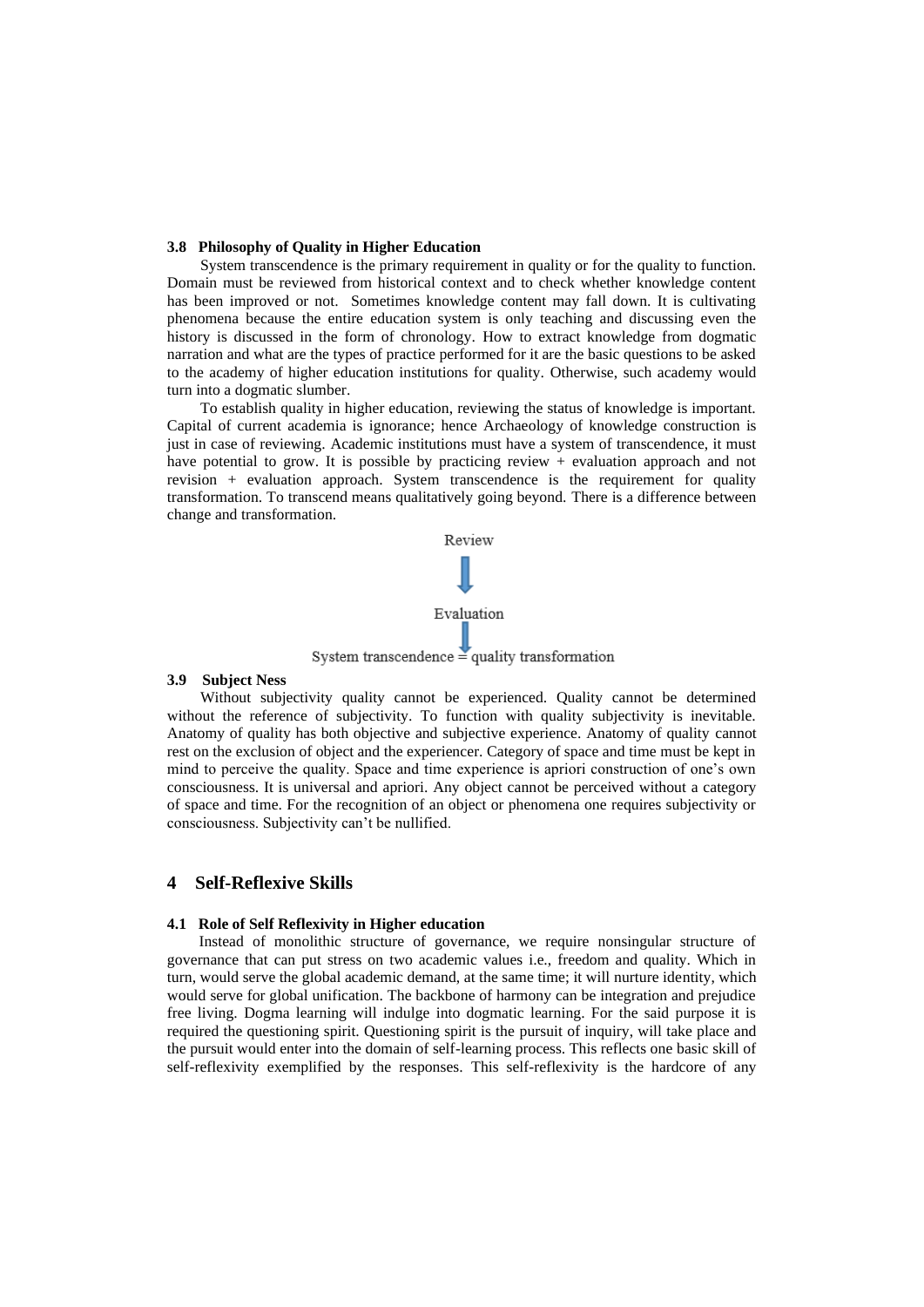academic enterprise. Such skills can be nurtured by putting more emphasis on creativity and critical thinking.

## **5 Quality of life**

Being, belonging and becoming are three life domains concerned with quality of life. Currently the Higher education systems were engaged in imparting knowledge about quality of life focusing on becoming and belonging. Becoming domain promote, maintain and improve knowledge and skills helping in personal being and leisure being. While belonging domain classified in two categories i.e. physical belonging and social belonging and community belonging, Which addresses the individuals connections with environments of home, society and community.

The current pandemic situation and other disastrous changes in current life style now demands that the quality of life of individuals should be more towards being. Being is further classified into three sub domains which are physical being, psychological being and spiritual being. The different stress and their impact on quality of life in existing state, weighs the importance of physical health, psychological health and spiritual health incorporated in the domain of being.



**Fig 7. Quality of Life**

### **References**

- [1] Acharyat Padamdate padam shishya swami dhaya, padamekam swabrhmachirvi, padam kala kramena hi
- [2] Acarya Purva- Rupam, Antevasi Uttrarupam, Vidhya sandhi Pravachana samdhanam, iti adhuividyam.
- [3] Freyd, J.J. (1983) Shareability: the social psychology of epistemology. Cognitive Science, 7, 191- 210.
- [4] Freyd, J.J. (1990) Natural selection or shareability? [commentary] Behavioral and Brain Sciences, 13, 732-734.
- [5] Freyd, J.J. (1993) Five hunches about perceptual processes and dynamic representations. In Meyer, D. & Kornblum, S. (Eds) Attention & Performance XIV: Synergies in Experimental Psychology, Artificial Intelligence, and Cognitive Neuroscience - A Silver Jubilee (pp. 99-119). Cambridge, MA: MIT Press.
- [6] Japee, G.(2018), Improving Quality in higher Education by self-reflexivity skills, Root Throne and Crown of Higher Education, Authors press, New Delhi, India
- [7] Japee, G.(2019), In Pursuit of World Class University, Aadi Publishers, Jaipur India (pp. 10-16)